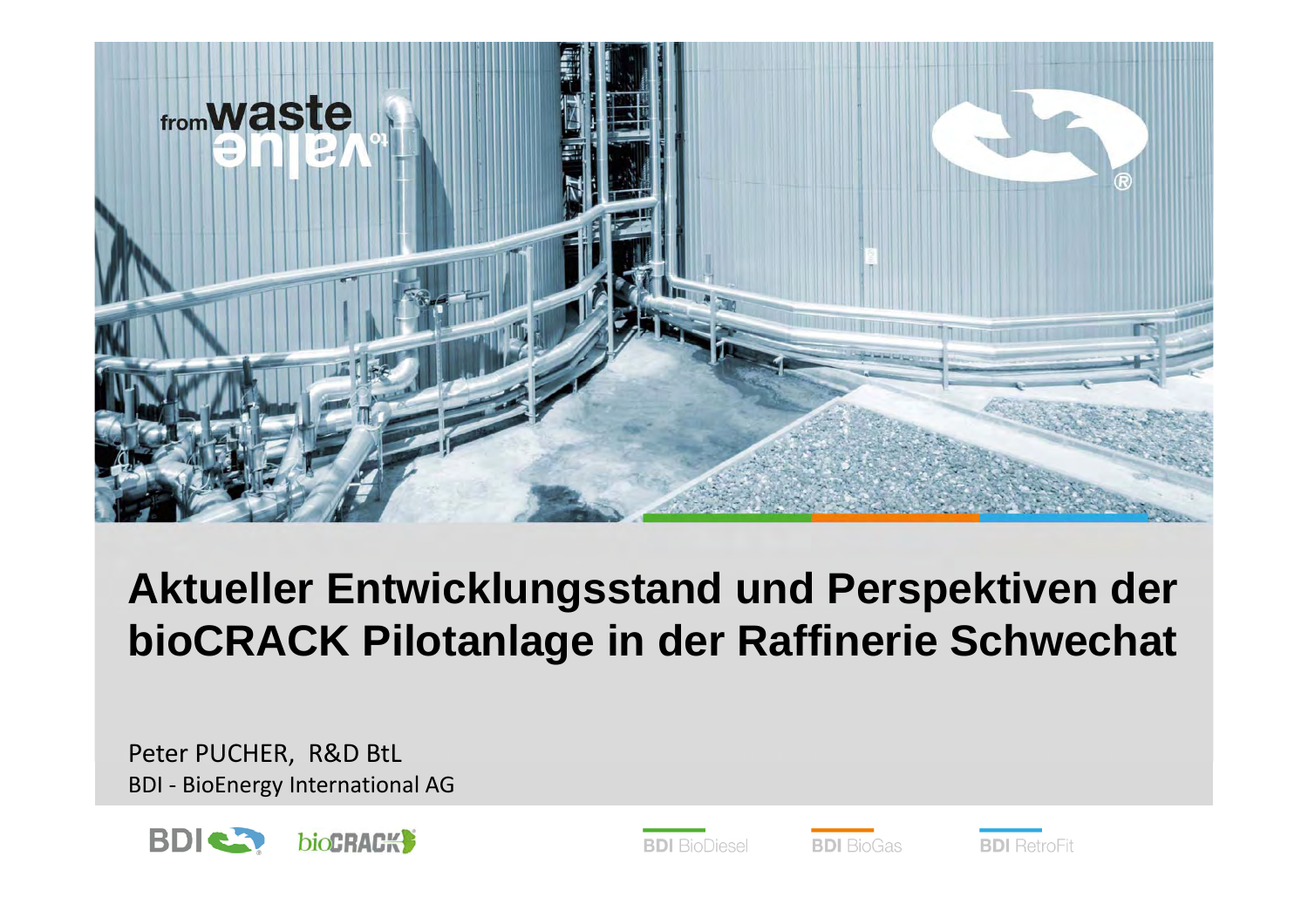# **BDI at a glance**

Austrian based, highly professional plant engineering and construction company

Tailor-made turn-key solutions

Own biodiesel & biogas technologies "from waste to value"

More than 40 reference plants on 4 continents, since 1991

Strong in-house r & d (5 – 10% of annual revenue)

## **Key figures 2013:**

Staff: 113 employees Turnover: € 36 Mio Equity ratio: 67% Stock market listed in Frankfurt





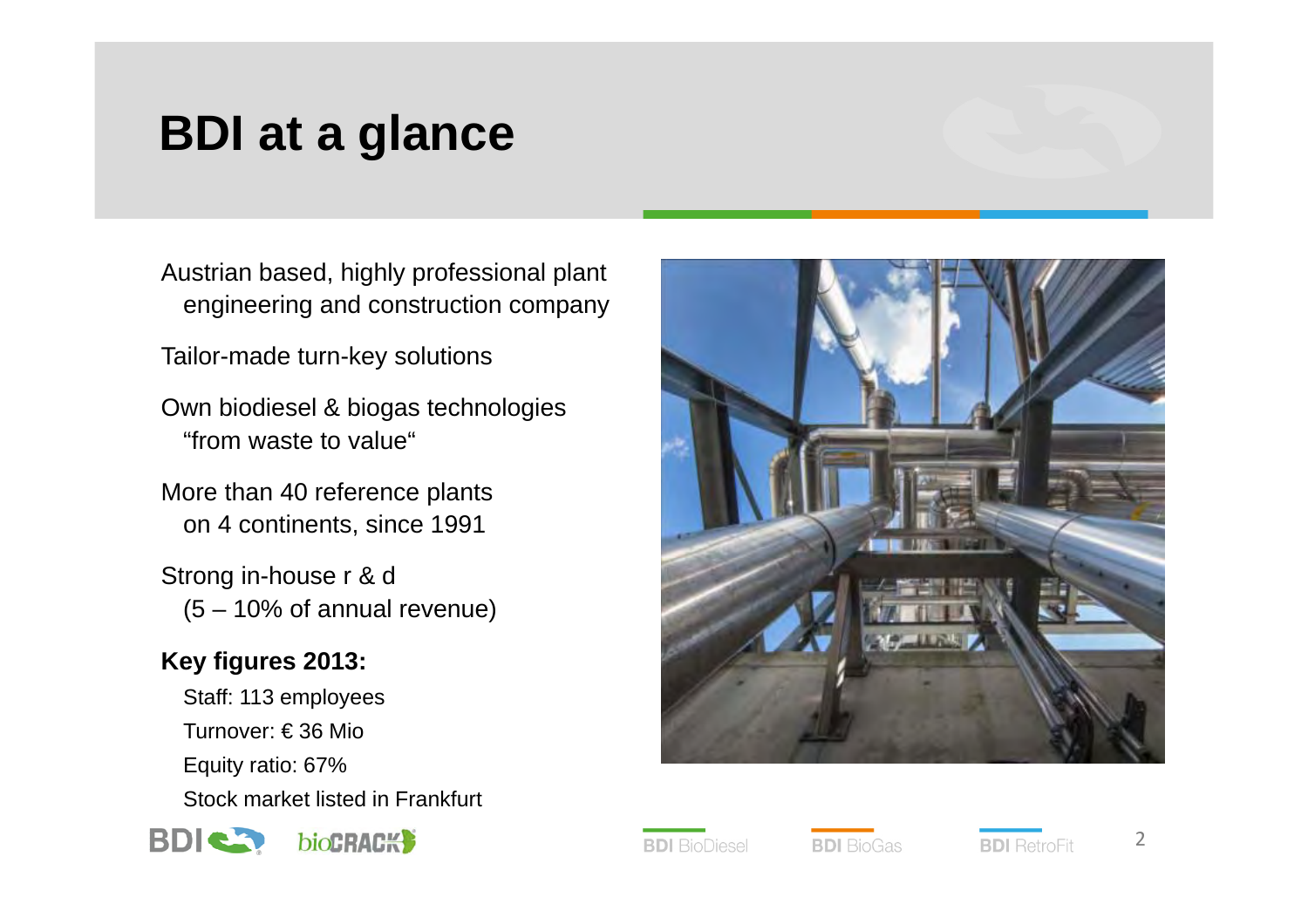# **bioCRACK - Concept**

#### **In liquid phase pyrolysis (LPP) a hot liquid is used as heat carrier**



#### **To succeed with LPP one need to use a heat carrier oil where cracking is desired!**



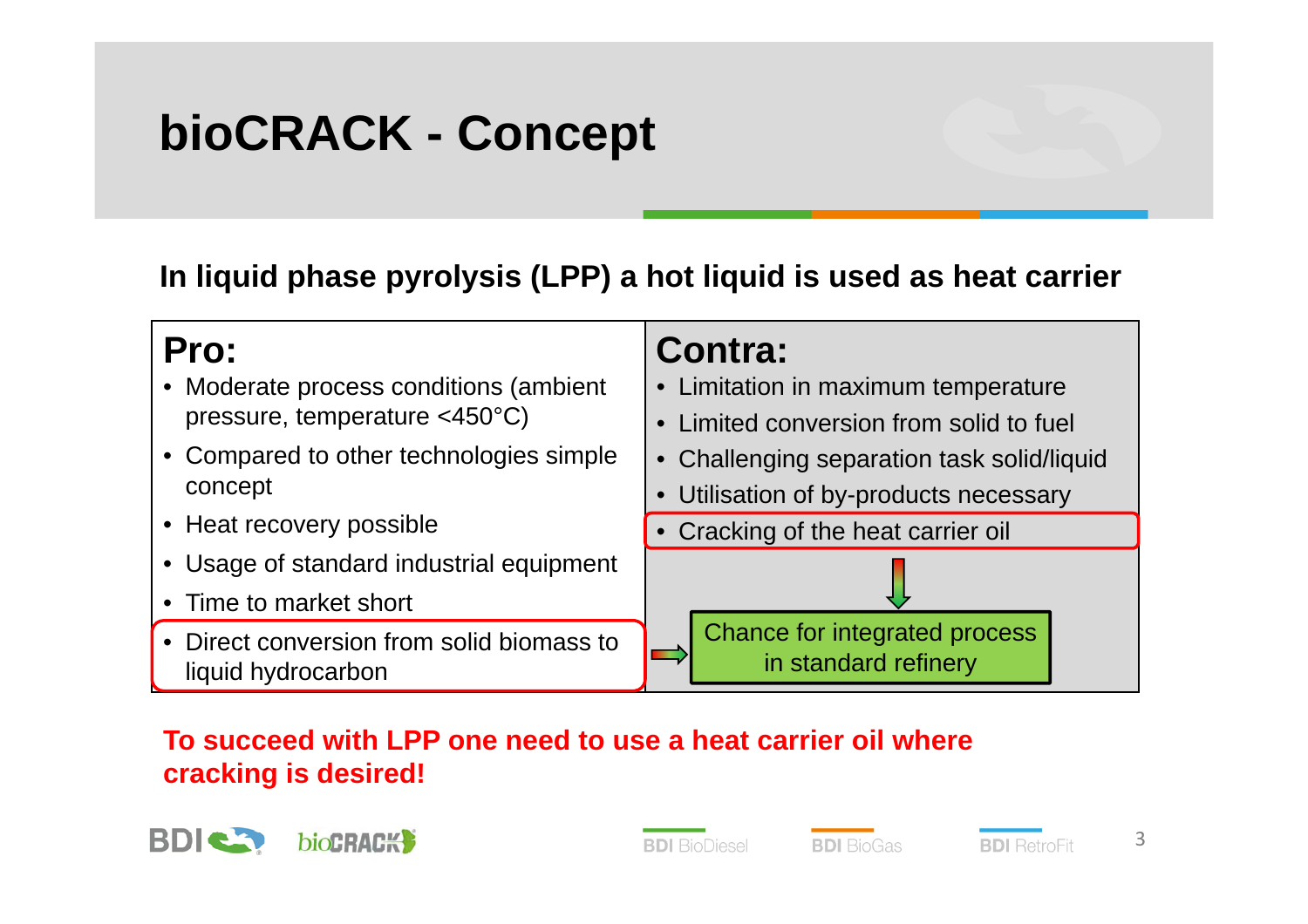## **bioCRACK - Process Scheme**

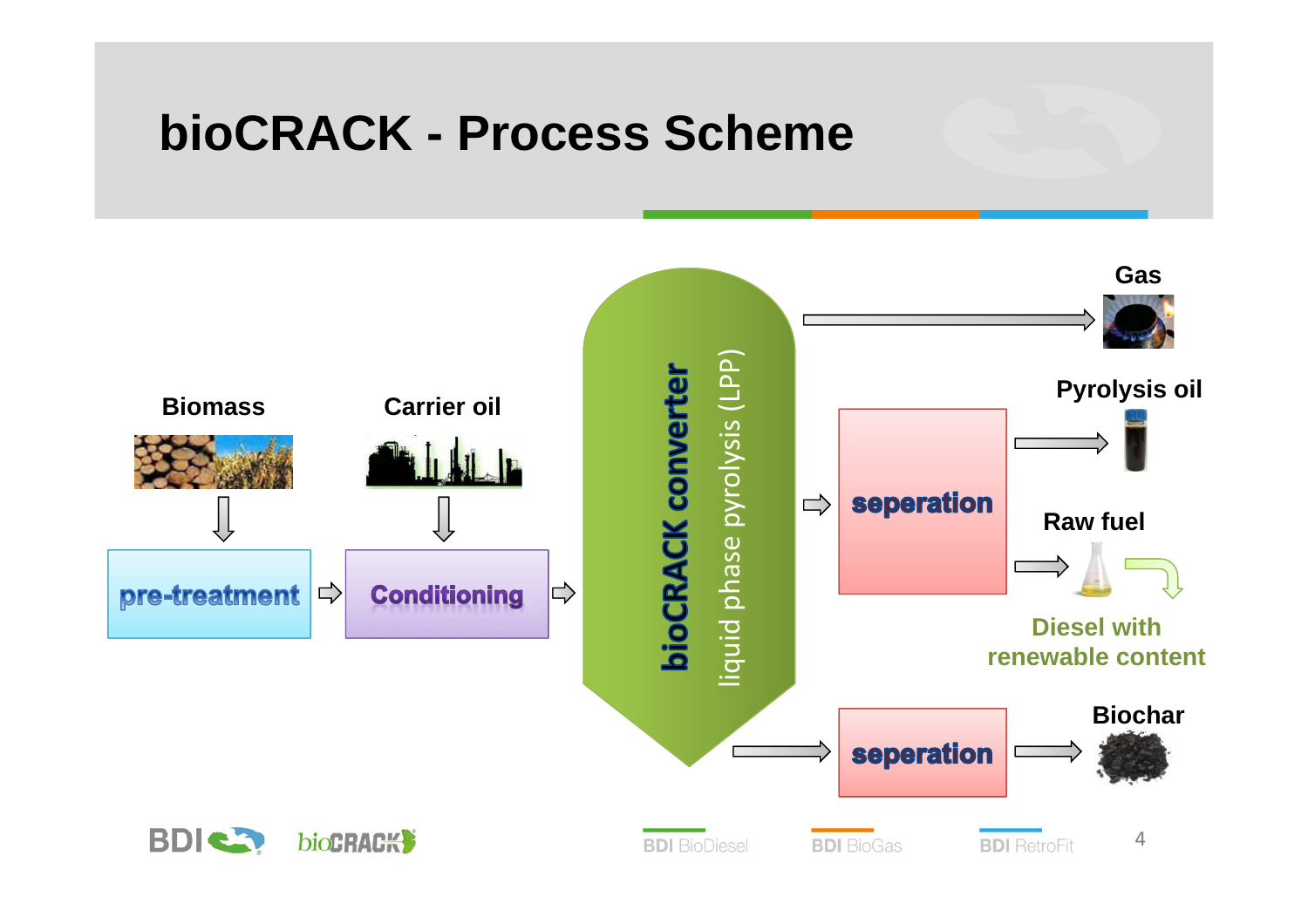## **bioCRACK - Refinery Integration**

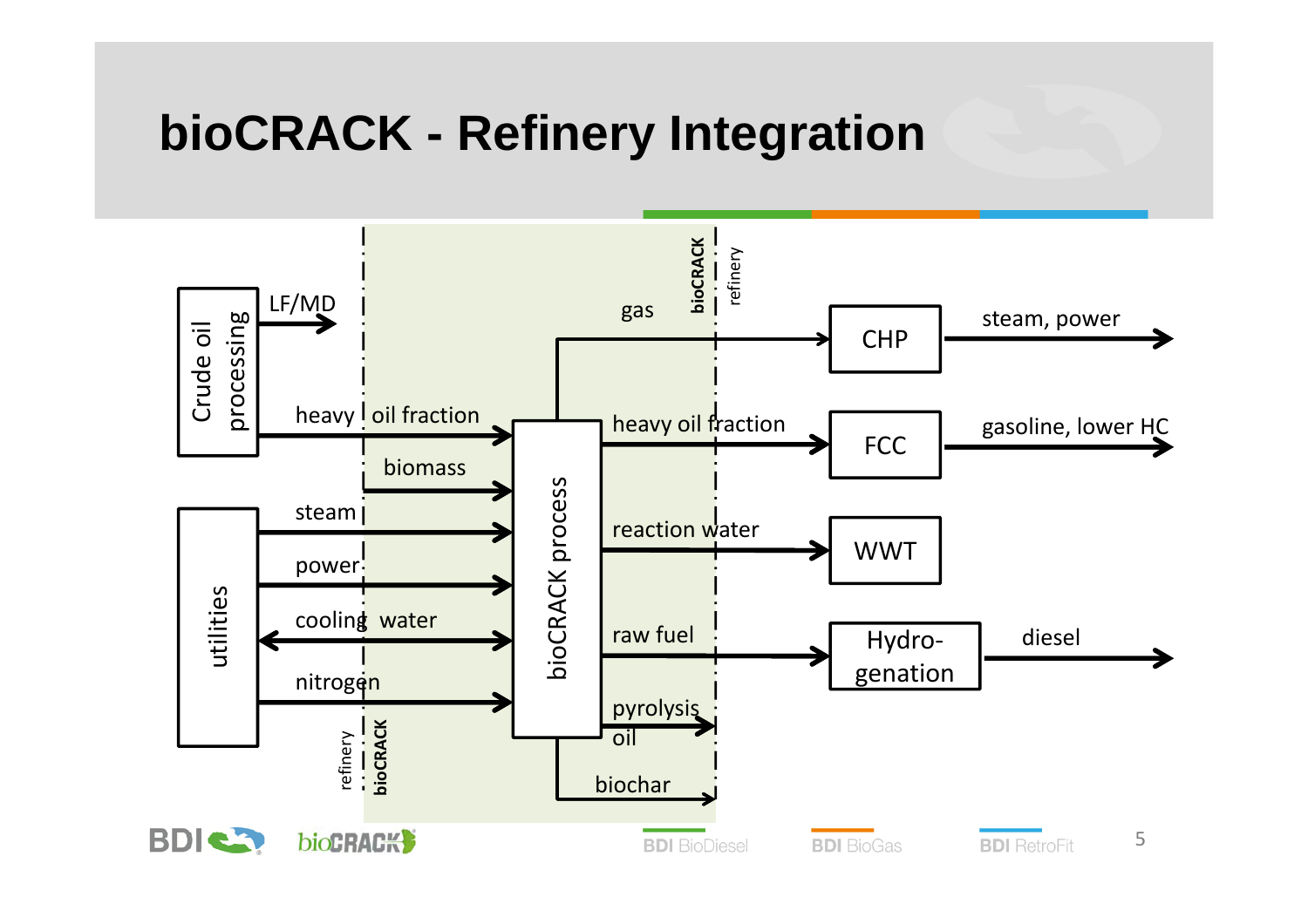# **bioCRACK Pilot Plant**

## **Facts and figures**

- Project duration: April 2010 2014
- Project cost: € 7 Mio (Grand by Austrian Climate and Energy Fund: € 2,0 Mio.)
- Dimensions: basis: 7,5x7m, height: 21,5m
- Steelwork: 60 tons
- Pipes: >2.000 m
- $I/O$ :  $> 700$
- Engineering demand: ~ 17.000 hours
- Feed capacity: 100 kg/h biomass and 1000 kg/h heavy oil
- Pressure: atmospheric
- Temperature: up to 400°C





**BDI** BioDiesel

**BDI** RetroFit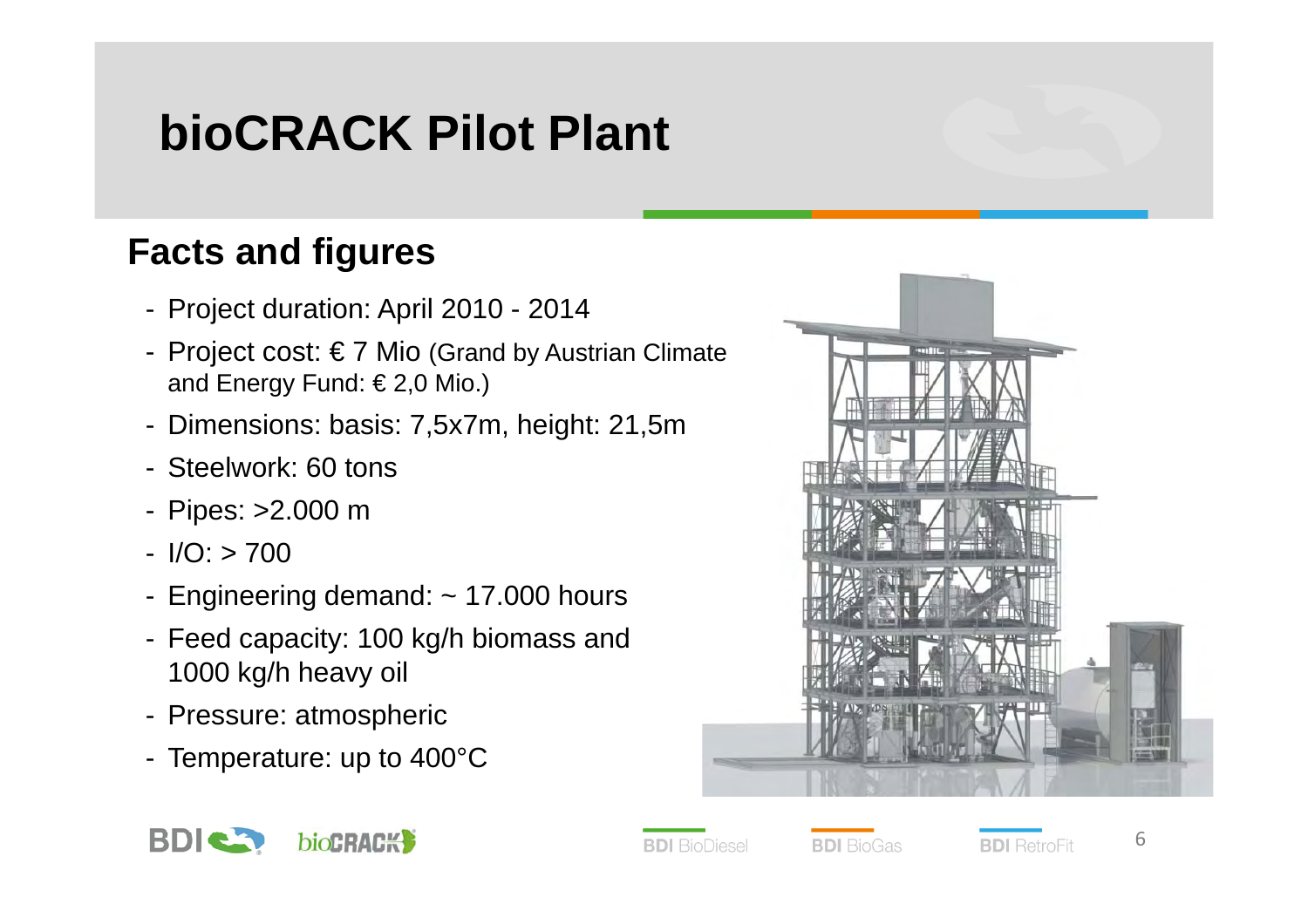## **bioCRACK Pilot Plant**

## **Integrated pilot plant at the OMV refinery Schwechat/Austria**







**BDI** BioDiesel

**BDI** BioGas

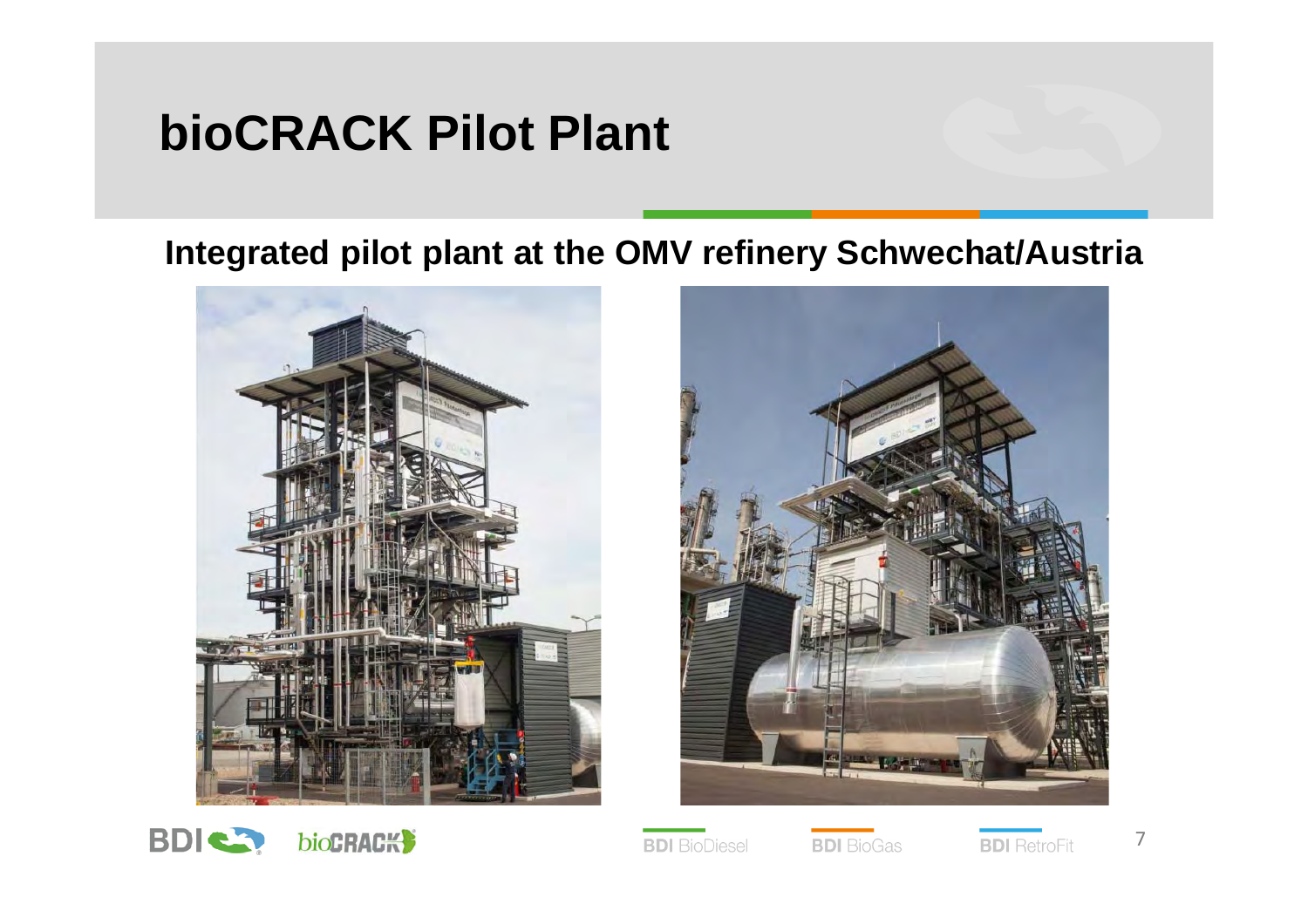# **bioCRACK - Feedstock**

### **Ideal biomass for bioCRACK is renewable lignocelluloses**

- + Low water content
- + Low nitrogen, chlorine, toxics
- + Fine particle size (<5mm) possible

#### Examples:

- o Wood chips (soft and hard wood)
- o Forestry residues
- o Chopped straw/agricultural residue



Biomass contains up to 50% oxygen in complex molecular structure. Oxygen is unwanted element in liquid fuels and has to be removed to reach requested fuel quality!





**BDI** BioDiesel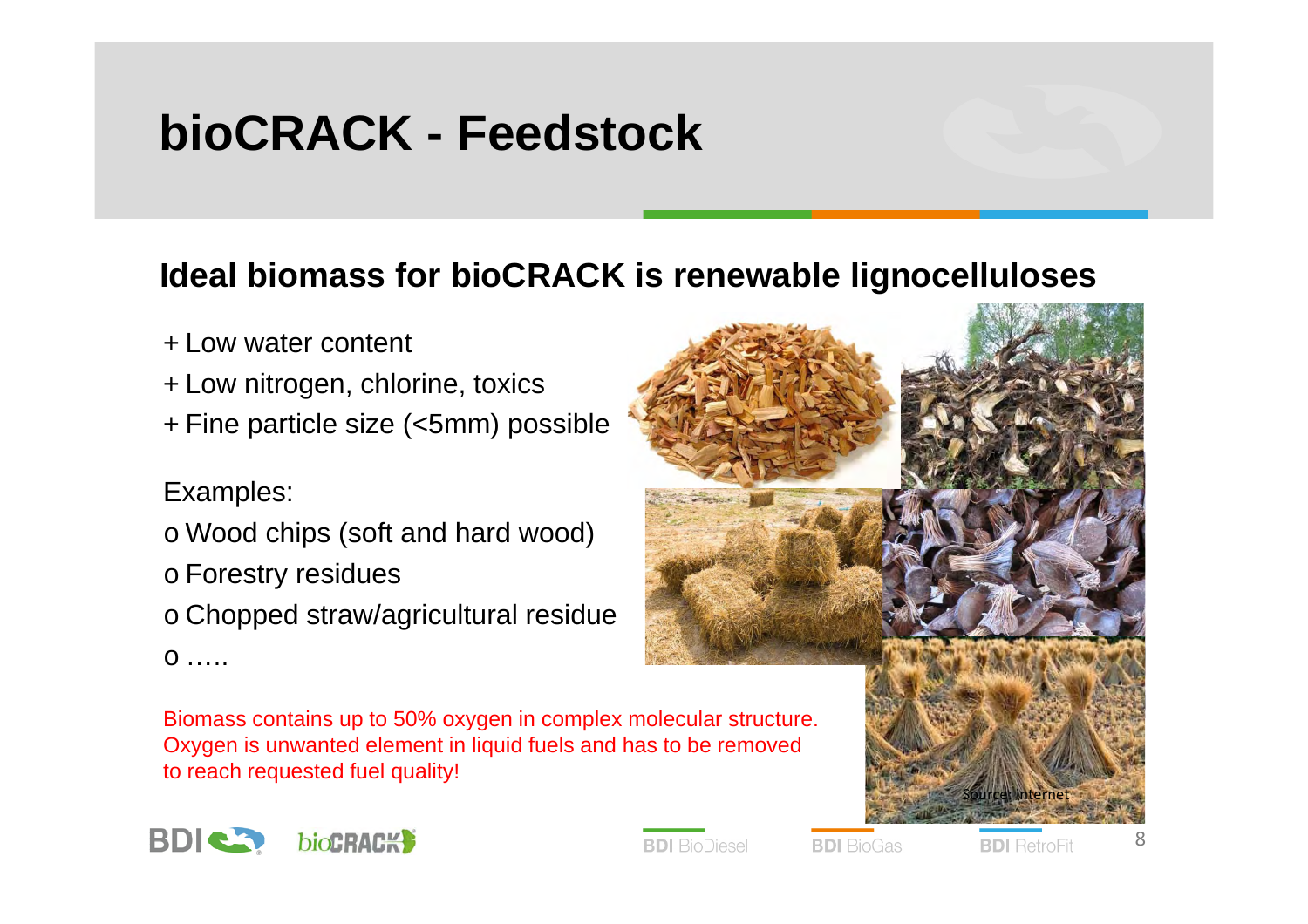## **bioCRACK - Biomass Conversion**

#### **Mass-conversion of biomass vs. temperature**

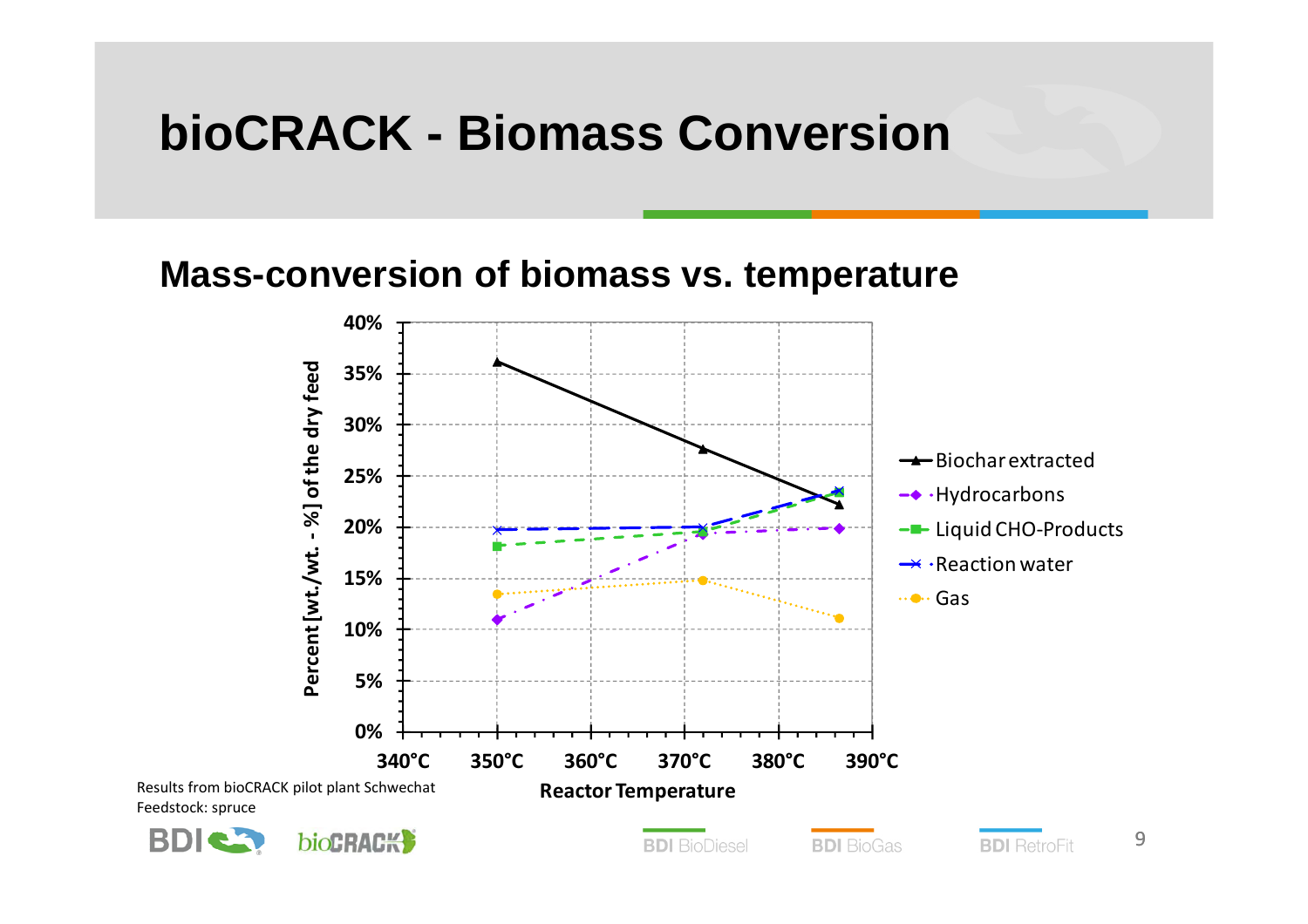# **bioCRACK - Diesel Fuel**

## **Upgrading of raw diesel to EN590 quality is possible**

| <b>Parameter</b> | <b>Untreated raw diesel</b> | After hydro treatment | <b>EN 590</b>                |
|------------------|-----------------------------|-----------------------|------------------------------|
| Density (15°C)   | 868 kg/m <sup>3</sup>       | 833 kg/m <sup>3</sup> | 820 - 845 kg/m <sup>3</sup>  |
| Viscosity (40°C) | $2,53$ mm <sup>2</sup> /s   | n.a.                  | $2 - 4.5$ mm <sup>2</sup> /s |
| Cetan            | 44                          | 53                    | > 51                         |
| C/H/O            | 85/13/2 wt.%                | 86/14/0 wt.%          | n.a.                         |
| Volatile <350°C  | 83 wt.%                     | 86 wt.%               | $> 85 \% (v/v)$              |
| Sulfur           | $177 \text{ mg/kg}$         | $3 \text{ mg/kg}$     | $< 10$ mg/kg                 |

Results from bioCRACK pilot plant and hydrogenation at OMV/Schwechat Feedstock: spruce



**BDI** BioDiesel

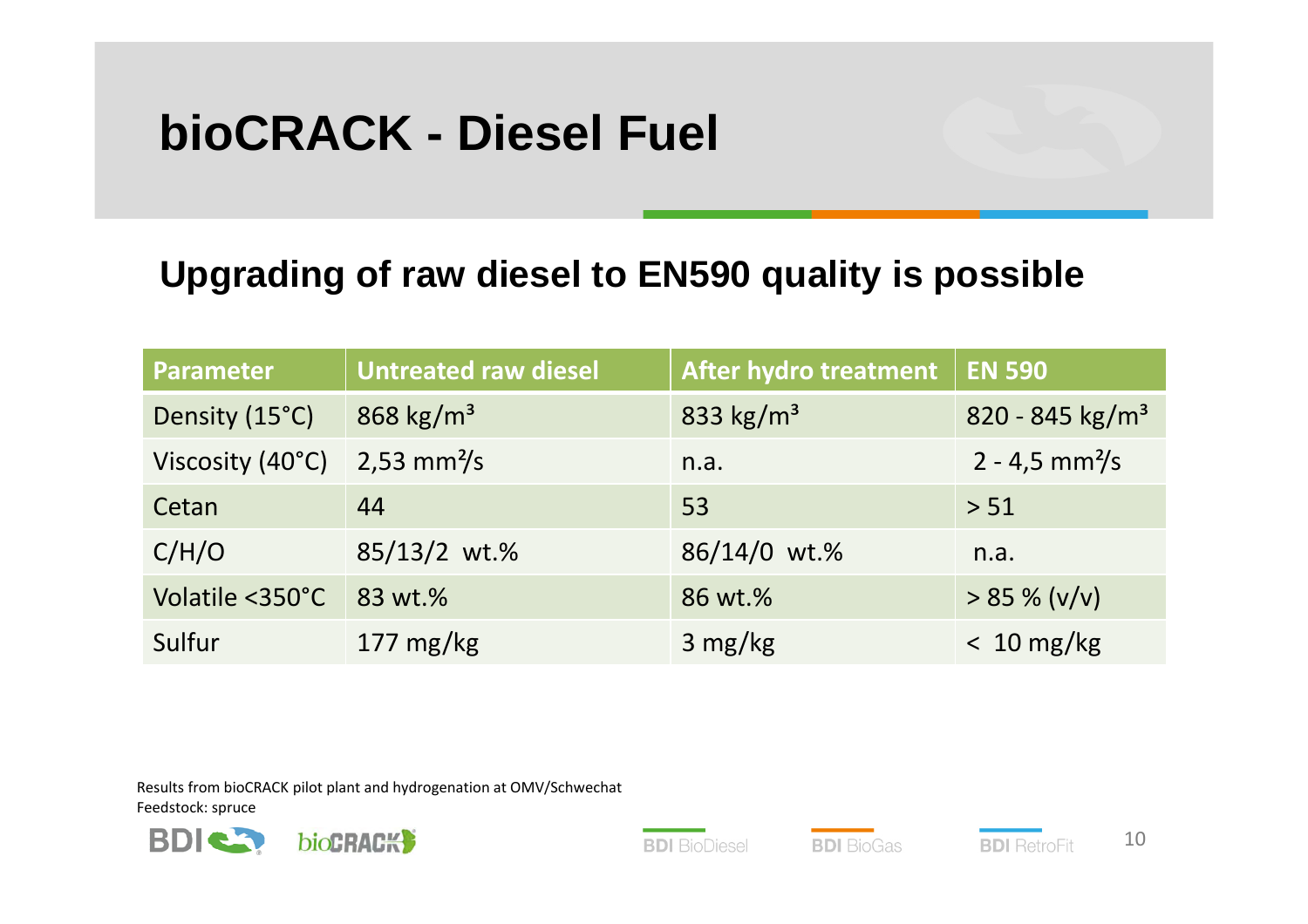# **bioCRACK - Biochar**

## **Analysis of biomass (spruce) and biochar**

|                     |              | <b>Biomass</b><br>(spruce) | <b>Biochar</b> |
|---------------------|--------------|----------------------------|----------------|
| Carbon              | $[wt. \%]$   | 50                         | 81             |
| Hydrogen            | $[wt. \%]$   | 6.3                        | 5.4            |
| Nitrogen            | $[wt. \%]$   | 0.0                        | 0.3            |
| Rest (Oxygen + Ash) | $[wt.$ % $]$ | 44.2                       | 13.4           |



- Utilisation:  $\checkmark$  Renewable solid fuel for combustion
	- $\checkmark$  Additive in steel industry, construction material,....
	- $\checkmark$  Fertilizer and carbon sink
	- $\checkmark$  Further upgrading to transportation fuel



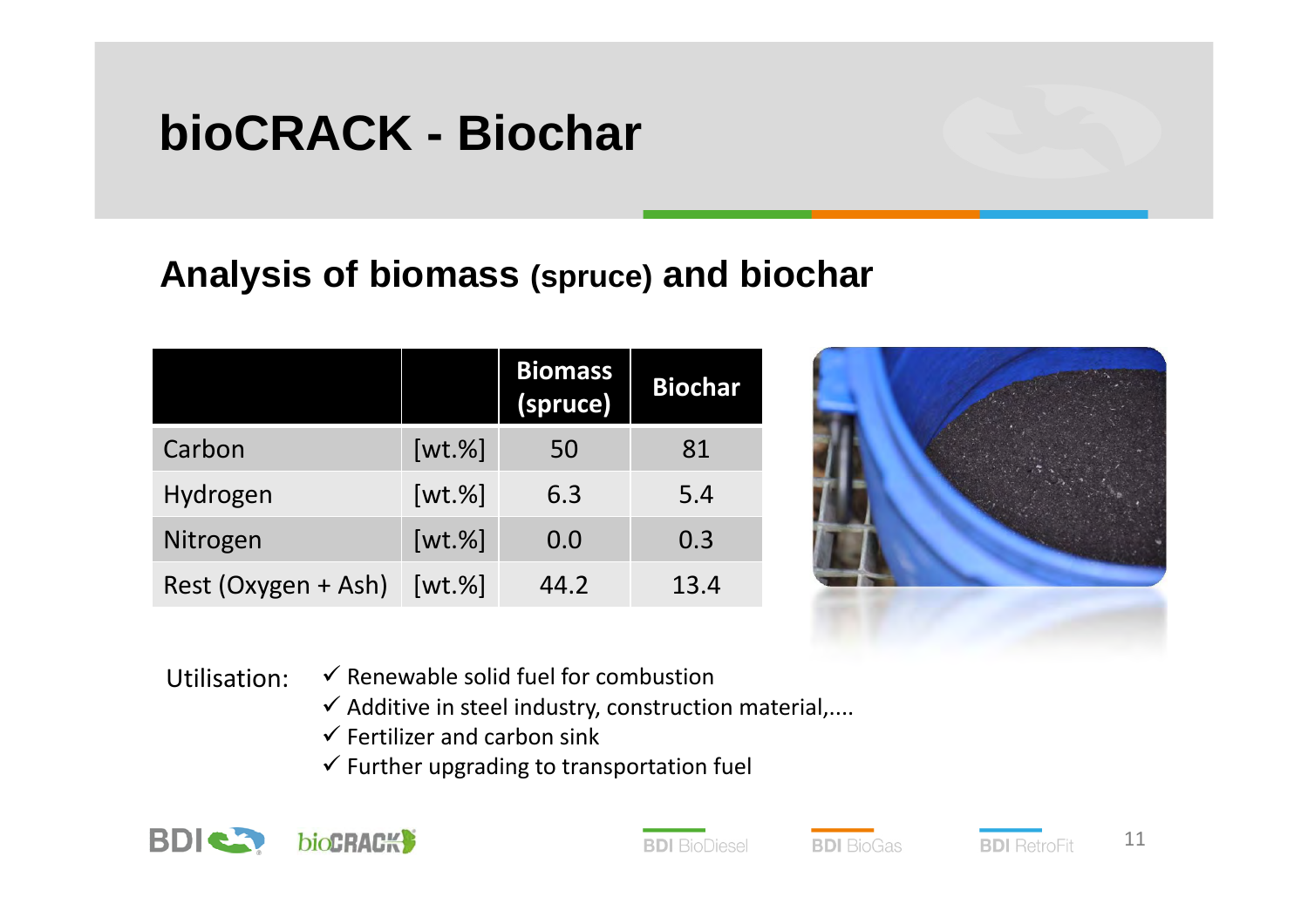# **bioCRACK - Pyrolysis Oil**

## **Dehydration of bioCRACK pyrolysis oil is possible**

|                              |            | <b>Pyrolysis Oil</b> | <b>Pyrolysis Oil</b><br>dehydrated | Crude Oil <sup>1</sup> |
|------------------------------|------------|----------------------|------------------------------------|------------------------|
| <b>Water Content</b>         | $[wt. \%]$ | 50                   | 8                                  | 0.1                    |
| <b>Lower Calorific Value</b> | [kJ/kg]    | 8700                 | 29000                              | 43100                  |
|                              |            |                      |                                    |                        |
| Carbon                       | $[wt. \%]$ | 22                   | 72                                 | $83 - 86$              |
| Hydrogen                     | $[wt. \%]$ | 10                   | 9                                  | $11 - 14$              |
| Oxygen                       | $[wt. \%]$ | 68                   | 19                                 | $<$ 1                  |
| Nitrogen                     | $[wt. \%]$ | $\leq$ 1             | $<$ $1$                            | $<$ 1                  |

Utilisation:  $\checkmark$  Renewable liquid fuel for combustion

1Mortensen et al., Applied Catalysis A: General, 407 (2011)

- $\checkmark$  Source for chemicals
- $\checkmark$  Further upgrading to transportation fuel



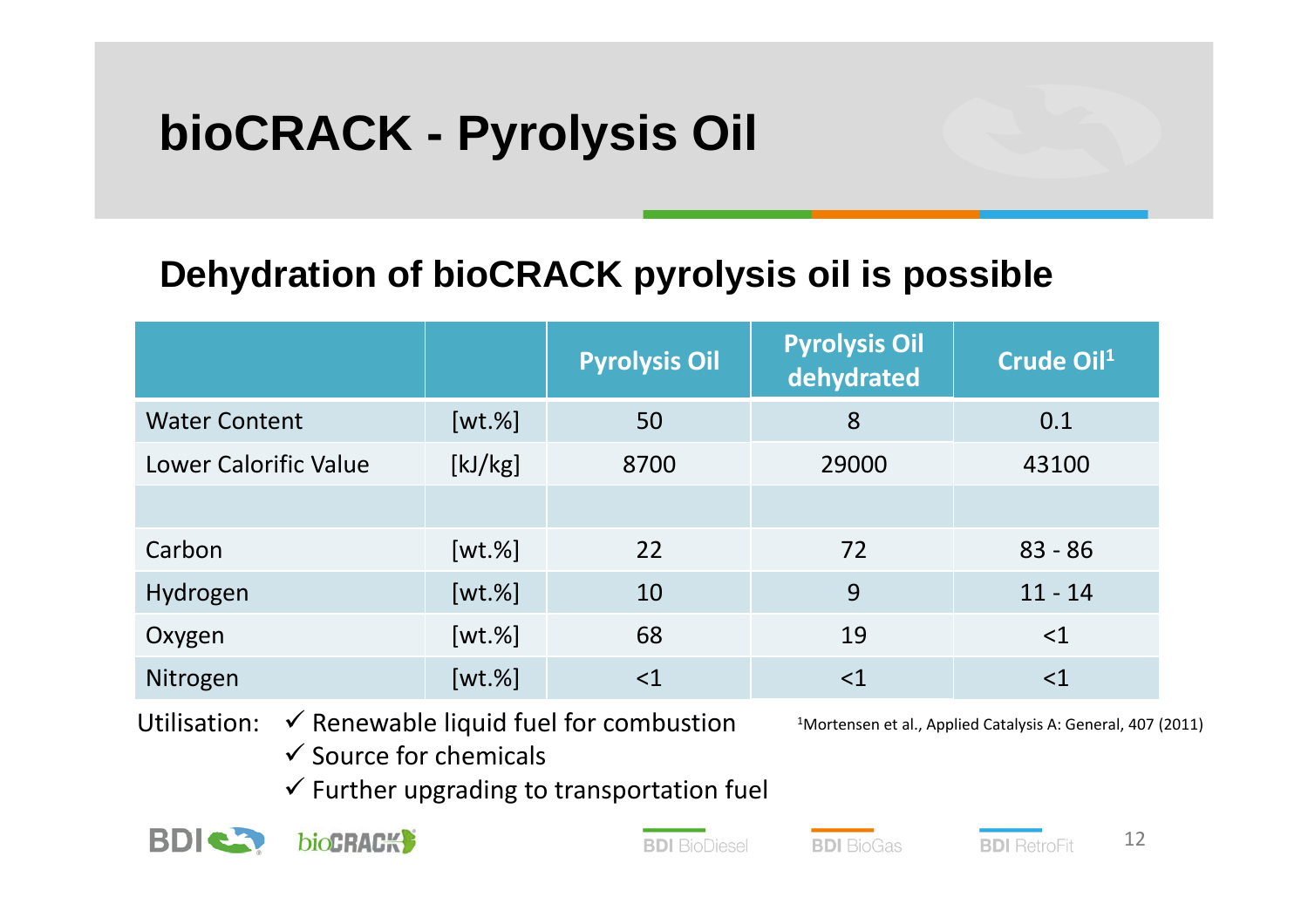# **R&D – HDO of Pyrolysis Oil**

**bioBOOST Hydro-Deoxygenation of bioCRACK pyrolysis oil**

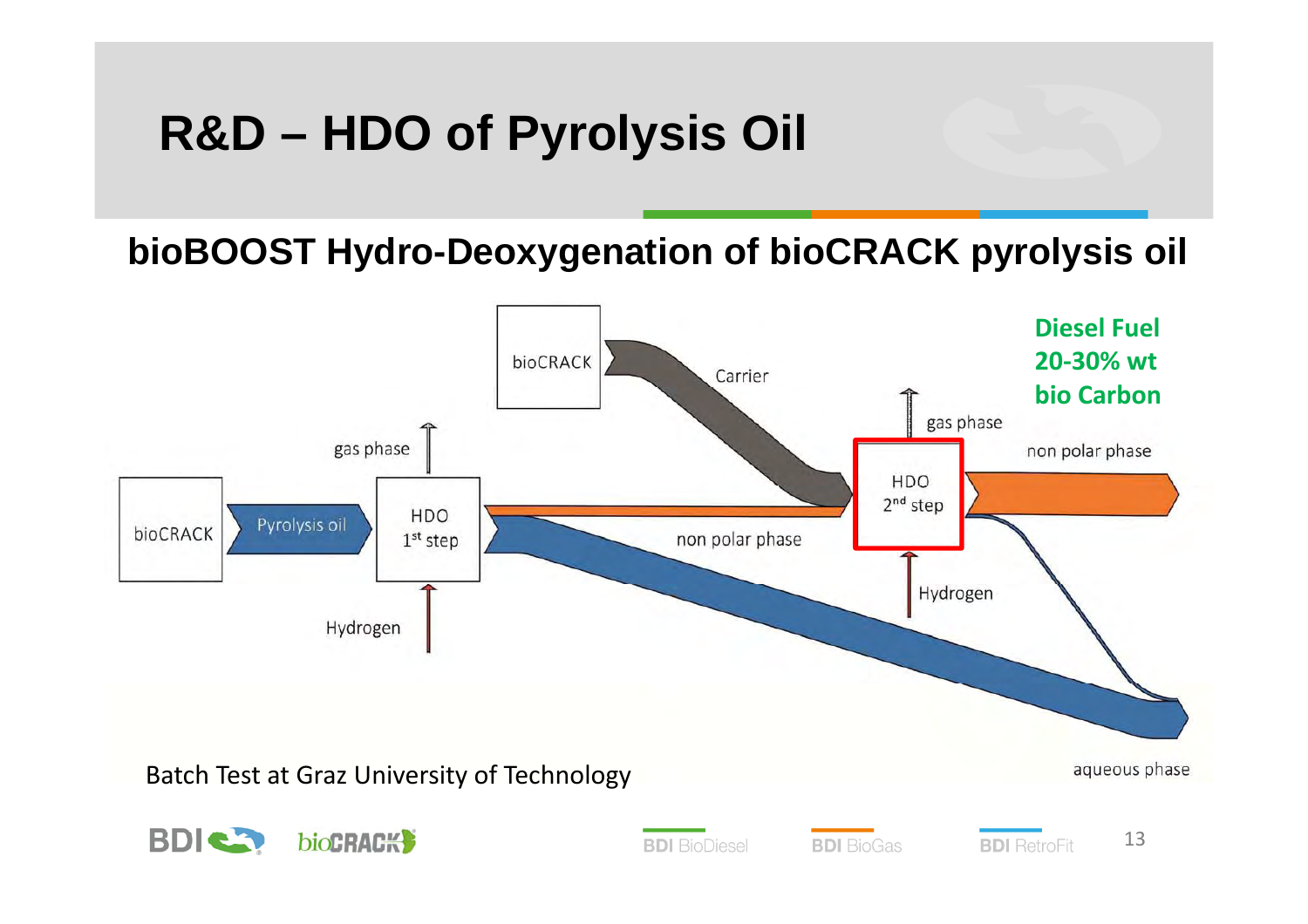# **R&D – Properties HDO Pyrolysis Oil**

|                       | unit                                        | <b>Feed</b>    | HDO 1 <sup>st</sup> step | HDO 2 <sup>nd</sup> step                 | <b>Diesel</b> |
|-----------------------|---------------------------------------------|----------------|--------------------------|------------------------------------------|---------------|
| <b>Water content</b>  | $[wt. \%]$                                  | 50             | 11                       | 0.2                                      | 0.02          |
| <b>LHV</b>            | [MJ/kg]                                     | 8.7            | 26.4                     | 41.2                                     | 42.5          |
| <b>Density</b>        | $\left[\frac{\text{kg}}{\text{m}^3}\right]$ | 1070           | 1100                     | 870                                      | 845           |
| <b>Viscosity</b>      | [mPa s]                                     | $\overline{4}$ | 163                      | 4.5                                      | 4.5           |
| <b>Carbon content</b> | $[wt. \%]$                                  | 25.6           | 62.5                     | 85.5                                     | 85.9          |
| C14 content           | $[wt. \%]$                                  | 100            | 100                      | 28                                       | $<$ 7         |
| Hydrogen              | $[wt. \%]$                                  | 9.2            | 8.3                      | 12.1                                     | 13.3          |
| Oxygen                | $[wt. \%]$                                  | 64.9           | 28.7                     | 1.9                                      | <1            |
| <b>Nitrogen</b>       | $[wt. \%]$                                  | $<$ 1          | <1                       | <1                                       | $<$ 1         |
| <b>BDIC3</b>          | <b>bioCRACK</b>                             |                | <b>BDI</b> BioDiesel     | <b>BDI</b> BioGas<br><b>BDI</b> RetroFit |               |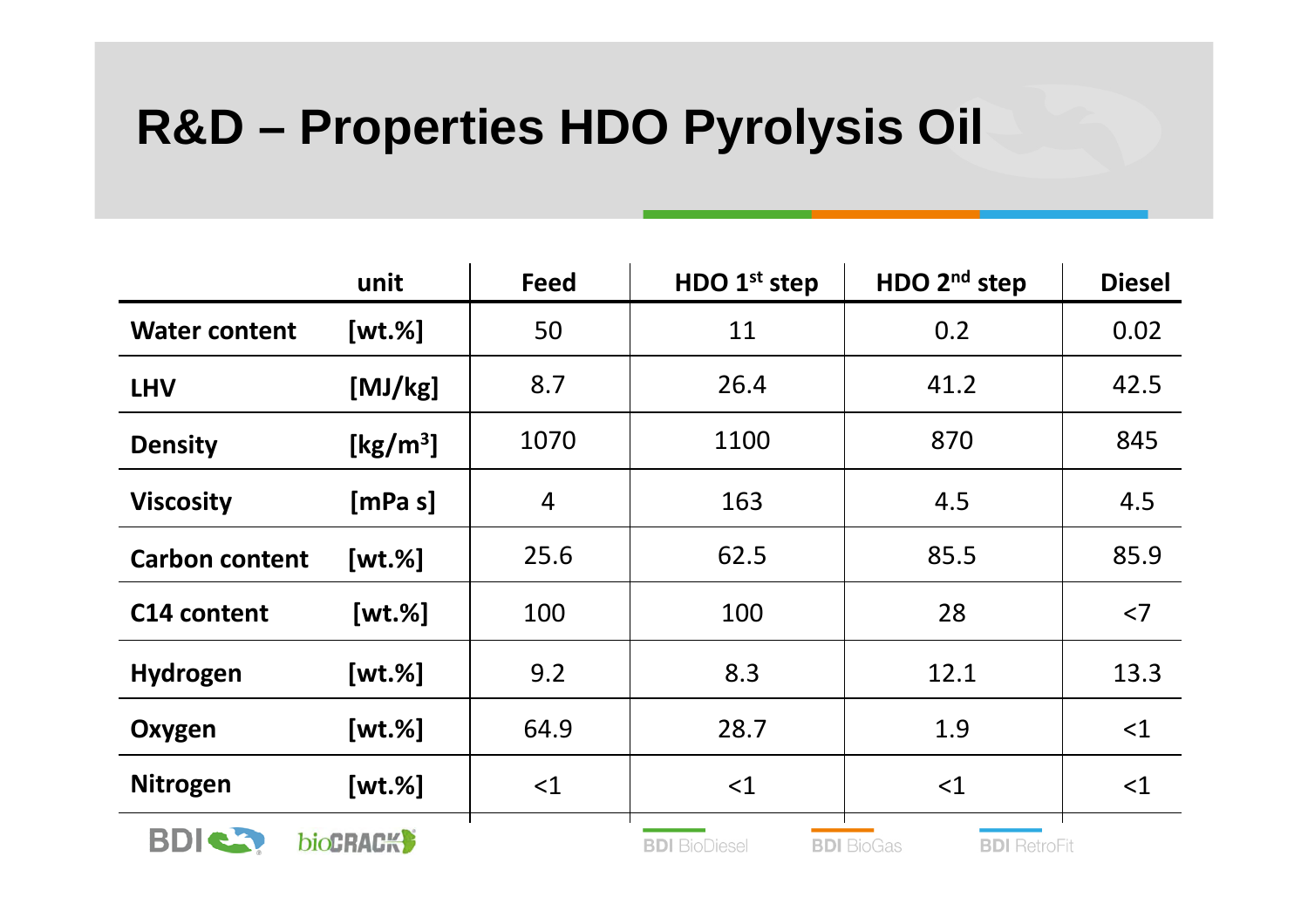# **bioCRACK Status and Outlook**

#### **Ongoing FFG Project ScaleUp**:

- Completion of test phase in Sept 2014
- Ongoing engineering for Up-scaling to demonstration plant
- Elaboration of the GHG-saving potential (Joanneum Research)
- Economic assessment in cooperation with OMV
- Continued Research Project "bioBOOST":HDO of bioCRACK pyrolysis oil in cooperation with TUG





**BDI** BioDiesel

**BDI** BioGas

**BDI** RetroFit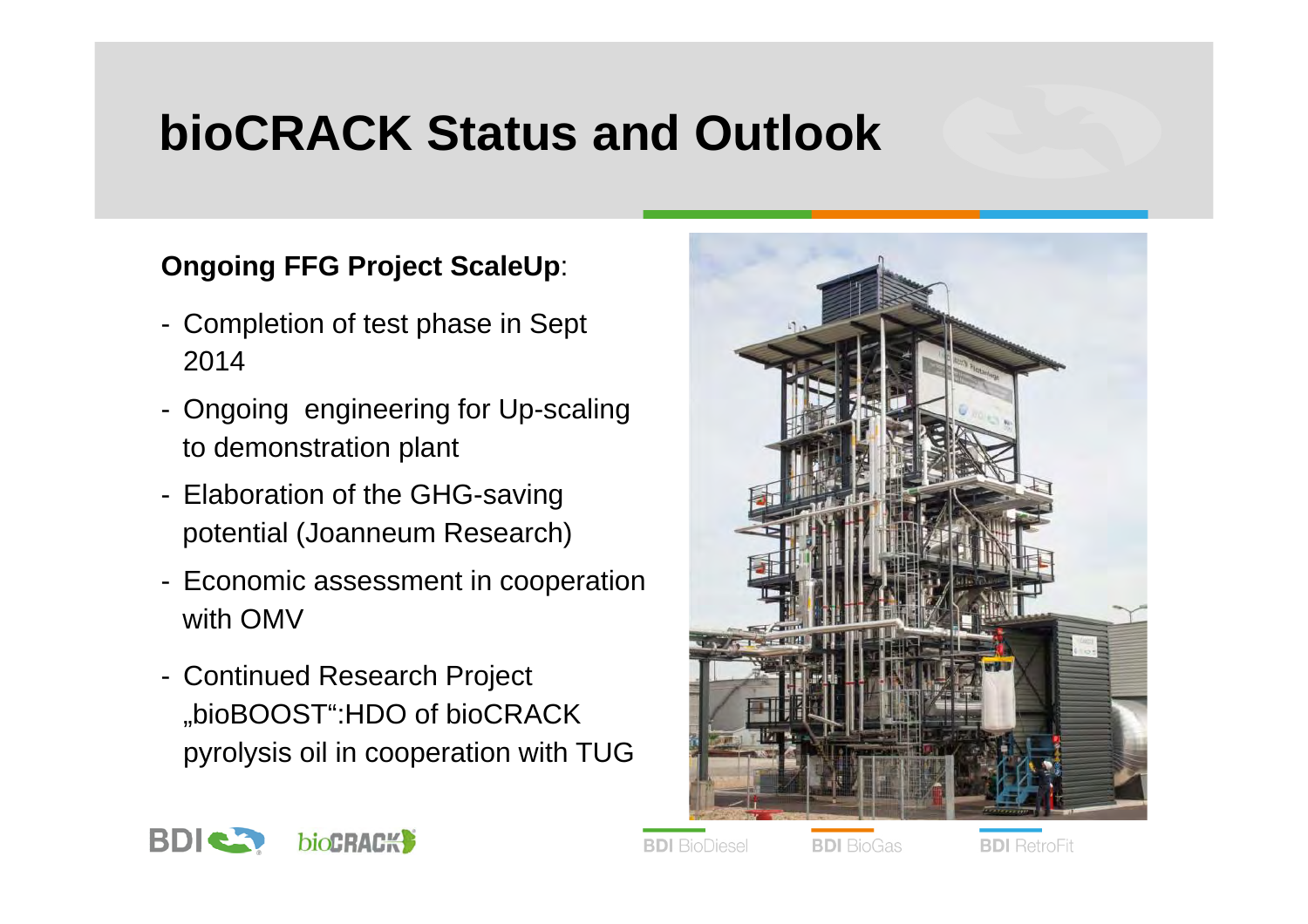# **bioCRACK Partners**

BDI **CO** BDI – BioEnergy International AG



OMV Refining and Marketing GmbH



Institute of Chemical Engineering and Environmental **Technology** Prof. Dr. M. Siebenhofer



Austrian Climate & Energy Fund "New Energies 2020"